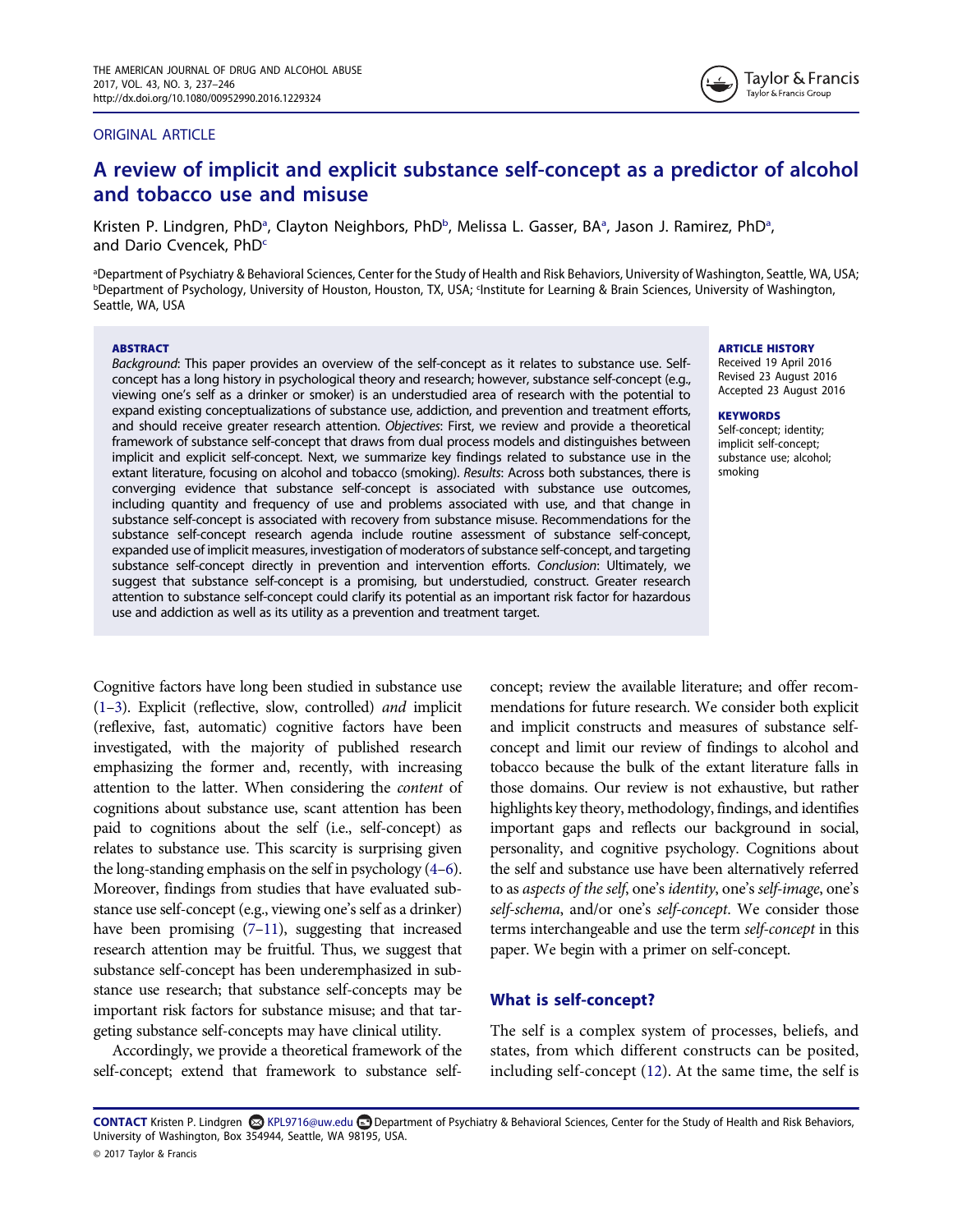a social phenomenon that arises from social experience and changes with it ([13](#page-8-2)). Psychological interest in the self can be traced to the theorizing about the "I" and the "me" by William James [\(4](#page-7-2)). According to James, the "I" represents the aspect of the self that actively and subjectively perceives, organizes, and interprets our experience. In contrast, the "me" represents the aspect of the self that becomes the object of our attention or perception when we think about ourselves. It is the "me" aspect of the self that maps most closely onto the self-concept.

With respect to locating self-concept within a larger theoretical formulation of behavior, including substance use, we draw from dual process models ([14,](#page-8-3)[15\)](#page-8-4) which focus on the contributions of two types of cognitions to behavior. One type, explicit cognitions, refers to cognitions that are slower, reflective, and introspective, and these are posited to have a greater impact on behavior under conditions when an individual can process information deliberately [\(14](#page-8-3)). The other, implicit cognitions, refers to cognitions that are faster, reflexive, and impulsive, and these are posited to have a greater impact on behavior when self-regulation or cognitive control is impaired or when affect is strong ([14\)](#page-8-3). The dual process formulation has been extended to delineate two types of self-concept: implicit self-concept and explicit selfconcept ([16,](#page-8-5)[17\)](#page-8-6), with the implicit self-concept referring to views about the self that are faster, reflexive, and impulsive, and explicit self-concept referring to views

about the self that slower, reflective, and introspective. Consistent with that formulation, we distinguish between the construct (how one theorizes about implicit and explicit self-concept) and its measurement (how one measures implicit and explicit self-concept). We, therefore, discuss the construct and measurement of implicit and explicit self-concept in turn.

#### The construct of implicit self-concept

Individual differences in associative representations of the self may be referred to as the implicit self-concept. This definition follows from Greenwald and colleagues' associative model [\(18](#page-8-7)), which conceptualizes the self or "me" as a central node in a network of mental associations representing social information (see [Figure 1](#page-1-0)). This network also includes nodes representing positive or negative valence (e.g., good or bad) as well as nodes representing other, non-valence attributes (e.g. male or female). Implicit self-concepts are, thus, associations between the self (or "me") node and a non-valence attribute node. An implicit self-concept could consist of an association about the self and a personality trait ( $me = shy$ ; ([17](#page-8-6)), gender ( $me = female$ ; ([19\)](#page-8-8) or substance use ( $me = drinker$ ; [\(20](#page-8-9))). An individual would, therefore, have many implicit self-concepts. Further, an implicit self-concept's strength would reflect the potential for one node to activate the other (e.g., how much does activation of drinker lead to activation of me?) and be



<span id="page-1-0"></span>Figure 1. Illustration of implicit and explicit self-concept, adapted from dual process models. Individuals would have multiple self-concepts that can be activated via internal and external stimuli, with implicit self-concepts thought to reflect faster, more impulsive processes and explicit self-concepts thought to reflect slower, more deliberate processes. An implicit self-concept is defined an associative representation of the self (e.g., me = shy, me = female, and me = drinker). An explicit self-concept is defined as a propositional statement about who one is (e.g., I am shy, I am female, and I am a drinker).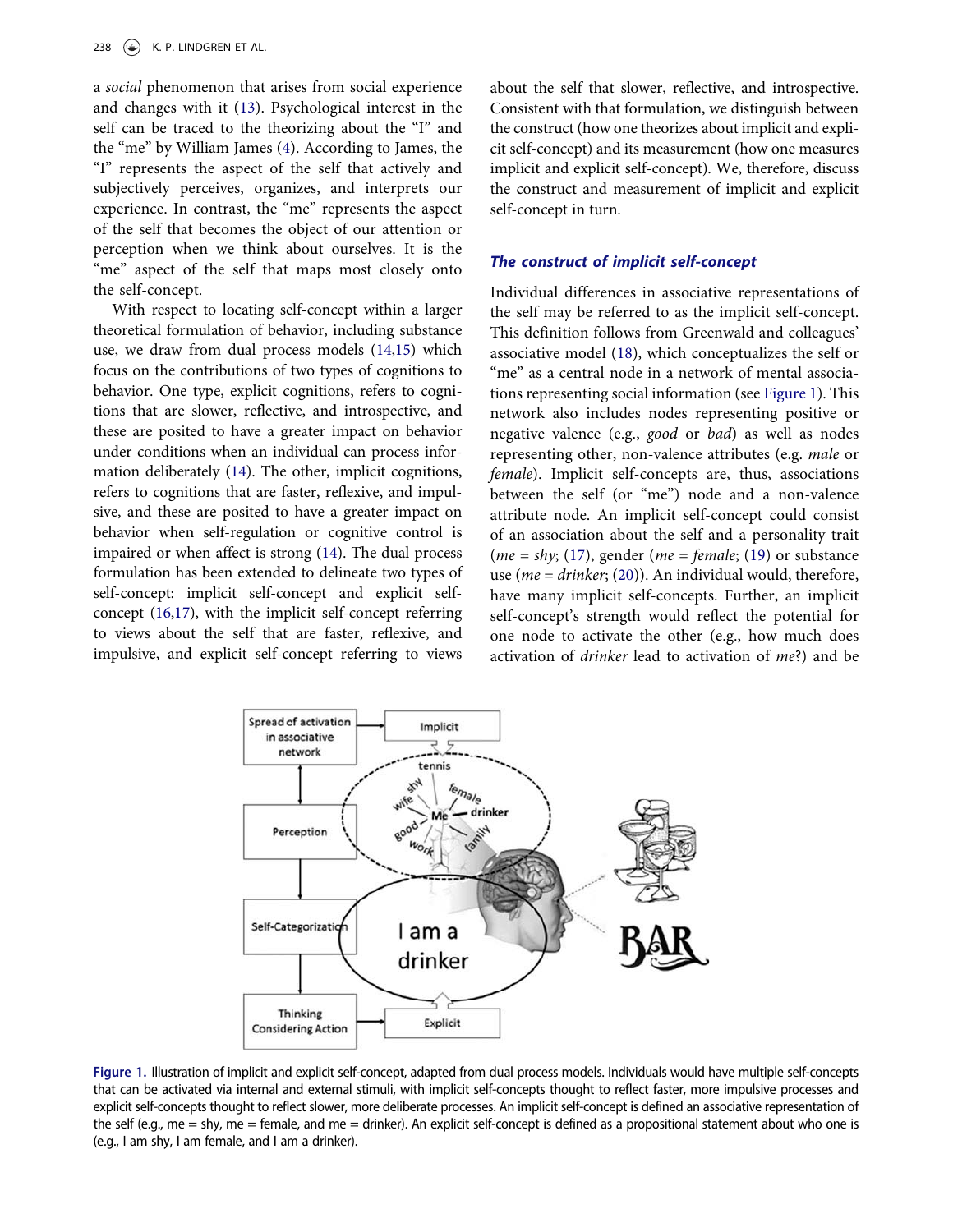bi-directional [\(18](#page-8-7)). Consistent with associative (and connectionist) theories of how information is represented mentally [\(21](#page-8-10)), activation of a node is presumed to occur by external stimuli (e.g., seeing an advertisement for beer leads to activation of drinker) or by internal stimuli, including an already activated node in the network (e.g., activation of college leads to activation of alcohol) as well as emotions or physiological states (e.g., feeling depressed leads to activation of alcohol). Implicit selfconcepts that are activated repeatedly are posited to become activated more rapidly, possibly without awareness, and/or conscious control ([22](#page-8-11)). A critical implication of this formulation is that individuals likely have limited insight into and control over implicit selfconcept. For example, individuals may be unaware of and/or unable to consciously control their  $me = alcohol$ association or that association's influence on their behavior. A second implication is that an individual's implicit self-concepts can be differentially activated: some self-concepts will be stronger (or weaker); some will be highly interrelated, some will not; and each self-concept will activated by a unique set of external or internal stimuli.

## The construct of explicit self-concept

The explicit self-concept may be defined as propositional representations of the self (e.g., "I am a drinker" ([14](#page-8-3)[,16](#page-8-5))). From this framework, representations of the self-stem from an individual's experience and rely on reflective processes (e.g., attention, awareness, and introspection) and ultimately become condensed into a propositional statement about who the individual is (see [Figure 1\)](#page-1-0). This conceptualization is not only consistent with dual process models [\(14](#page-8-3)–[16](#page-8-5)) but also with classic theories of personality, such as Bem's Self-perception Theory ([23\)](#page-8-12), which holds that individuals learn or "know" who they are from observing their own behavior and the circumstances surrounding their behavior. Across dual process models and Self-perception Theory, self-statements/selfknowledge are theorized to influence an individual's intentions and ultimately, actual behavior.

Like implicit self-concept, explicit self-concept is dynamic and context-dependent. An individual is assumed to have many explicit self-concepts, and due to limits of attention and awareness, a subset would be available at any given moment [\(24](#page-8-13)). A critical implication of this formulation is, thus, the reliance on individuals' awareness and introspection. This reliance would suggest that, in contrast to implicit self-concept, explicit selfconcept is substantially more "know-able"—that is, all individuals need to do is to introspect. However, some caution is warranted given research demonstrating that individuals' self-knowledge is limited, whether by motivation, opportunity, ability, and/or awareness [\(25](#page-8-14)), and that individuals often and unwittingly tell more than they actually know about themselves [\(26](#page-8-15)). This formulation also sheds light on how implicit and explicit self-concepts in the same domain (e.g., smoking) could differ within the same person. Depending upon awareness, ability, motivation, or opportunity, an individual might not have a strong explicit self-concept but might have a strong implicit self-concept (or vice-versa).

#### Measurement of self-concept

When considering the measurement of self-concept, we describe the ways that implicit and explicit self-concepts are most commonly measured and their strengths and limitations. The Implicit Association Test or IAT ([27](#page-8-16)) is the most commonly used measure of implicit self-concept. It is a computer-based reaction time measure that requires participants to sort stimuli belonging to four different categories (e.g., me, not-me, smoker, and non-smoker) using only two response buttons (e.g., computer keys "E" and "I"). In the critical blocks of an IAT, participants use one response button (e.g., "E") to categorize stimuli representing the categories of me and smoker and another response button (e.g., "I") to categorize stimuli representing the categories not-me and non-smoker. Then, the pairings are switched such that me and non-smoker require the "E" response and not-me and smoker require the "I" response. The difference in reaction times when responding under the two sets of instructions is considered a proxy for the relative strengths of the associations in memory.

IATs are quick to administer, are relatively resistant to faking [\(28](#page-8-17),[29\)](#page-8-18), and have relatively high internal consistencies ([17\)](#page-8-6). The IAT does not require awareness of what is being measured and does not rely on verbal self-report, making it less subject to self-presentation concerns. Like any measure, it has limitations. It is computer-based, which inherently makes administration more complex than a self-report questionnaire. Test–re-test reliability correlations for self-related IAT scores—often between .60 and .70—are higher than other implicit measures (e.g., evaluative priming tasks) but lower than self-report questionnaires [\(17](#page-8-6)). Further, the IAT is a relative measure—that is, by its nature, it evaluates the strengths of pairs of associations and cannot speak to the strength of a single set of associations. Finally, it is not process pure—while the IAT is described as a measure that evaluates implicit associations and processes, it most likely requires some use of controlled processes, too [\(30](#page-8-19)).

Explicit self-concept, in contrast, is typically evaluated by self-report. Such evaluation is straightforward and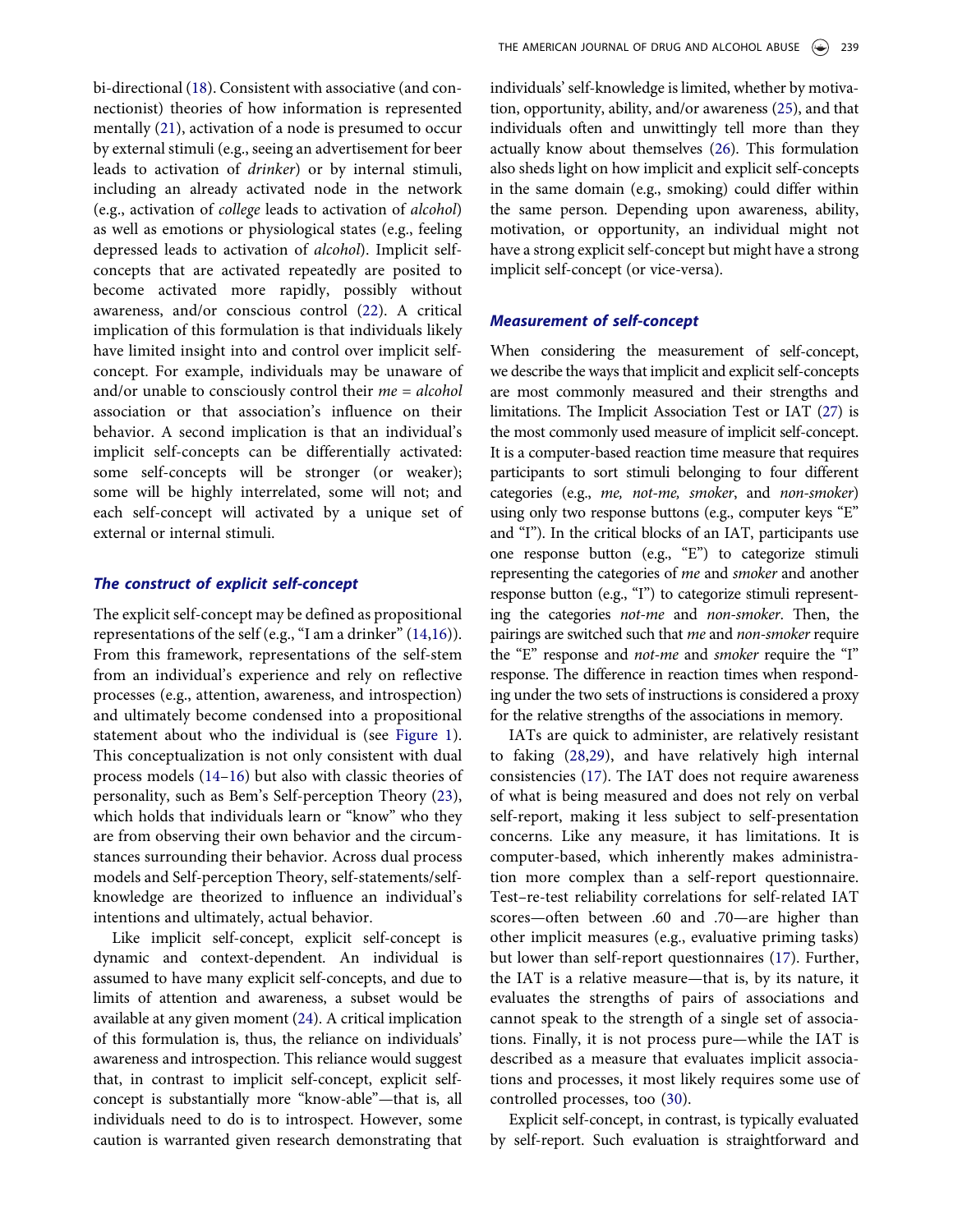technically uncomplicated: one simply asks individuals about how they view themselves. Thus, questionnaires are commonly used. To the degree that individuals' knowledge about explicit self-concept is accessible via introspection, measures of explicit self-concept are useful, simple and inexpensive to administer, and often have high internal and test–re-test reliabilities [\(17](#page-8-6)). They also have limitations, including that individuals may not be aware of some explicit self-concept and/or may be motivated to present themselves in a particular light as well as measurement error. Perhaps the best illustration of the respective value of implicit and explicit measures comes from a meta-analytic review of 184 research studies [\(31](#page-8-20)). This meta-analysis found that, across nine different domains (e.g., intergroup behavior, political preferences, and close relationships), implicit and explicit measures had predictive validity, suggesting that both are useful and not redundant.

## Self-concept and substance use

We now turn to extending dual process models to implicit and explicit substance use self-concept, specifically. Regarding implicit self-concept, we posit that engagement in substance use, exposure to cues or consequences of substance use, and how one's culture regulates and perceives substance use will activate associations related to substance use and motivational orientations (e.g.,  $alcohol = approach$  associations) and attitudes (e.g., alcohol = good associations) and coalesce into self-relevant associations (e.g.,  $alcohol = me$ ; implicit alcohol self-concept). We also posit that the same substance use behaviors and cues will contribute to one's reflective, introspective experience of who one is, leading to the development of an explicit selfconcept (e.g., the propositional statement "I am a drinker;" explicit alcohol self-concept). Finally, we hypothesize that multiple substance self-concepts are possible at the implicit and explicit level: substance self-concept (e.g., alcohol self-concept), substance behavior self-concept (e.g., drinking self-concept), substance using group self-concept (e.g., drinker self-concept), and substance dependence self-concept (e.g., alcoholic/ recovering alcoholic self-concept). Whether those selfconcepts represent meaningful differences, and how those differences may vary for different stages of substance use is unknown.

A key issue is how substance self-concepts develop and change across stages of substance use (e.g., initiation, escalation, addiction, and recovery). It is possible that children and adolescents could develop a substance self-concept before using (e.g., via exposure to family member's use, peer use, or media) and greater exposure

to those sources could strengthen that self-concept. Initiation and escalation of substance use, in turn, could provide experiences that strengthen/weaken substance self-concept to the degree that experiences are reinforcing/non-reinforcing. Substance self-concepts might also become stronger and more easily activated than other valued self-concepts, consistent with qualitative research that the loss of positive identities combined with the increase of a user self-concept appears to be one pathway into addiction [\(32](#page-8-21)). Conversely, abstaining from substance use may weaken substance self-concepts over time and lead to the development of new, incompatible self-concepts (e.g., non-drinker self-concept) consistent with theory and findings that that increased (explicit) recovery self-concept is associated with better treatment outcomes ([33](#page-8-22)–[35](#page-8-23)).

Beyond the literature and frameworks common to social/personality and cognitive psychology, cognitive neuroscience approaches to addiction also have important implications for the development of substance selfconcept and its influence on substance use. Specifically, recent reviews suggest that individuals who are addicted to alcohol or other substances may have impairments in neural circuits and/or cortical structures (e.g., the insula, anterior cingulate cortex, and posterior cortical midline structures) critical for self-awareness, introspection, interoception, exteroception, and controlled decisionmaking ([36](#page-8-24)–[38\)](#page-8-25). Depending on the specific circuit or region of interest, different impairments or deficits related to self-awareness have been proposed. For example, a model by DeWitt and colleagues [\(36](#page-8-24)) suggests that individuals who are addicted to a substance become hypersensitive to substance-related cues over time. Those cues are posited to be increasingly "tagged" as self-relevant, which in turn, can lead to the development of a substance-related identity, which in turn can influence subsequent substance use. Additional work by Moeller and Goldstein [\(37](#page-8-26)) adds complexity to the picture; individuals with addictions appear to have impairments in their ability to introspect, their awareness of "who" they are, and their decisions. Taken together, these models might suggest that on the one hand, individuals with severe substance problems would have strong substance-related self-concepts, and that on the other hand, those individuals may be less aware of those self-concepts. This supposition would also imply a limit to a substance self-concept's strength and/or usefulness as a predictor: its increasing strength (assuming that its strength is a function of heavy, chronic substance use) would also be accompanied by compromises to neural pathways critical for self-awareness and reflection. Although speculative, it may be that at heavy, chronic levels of use, explicit substance self-concept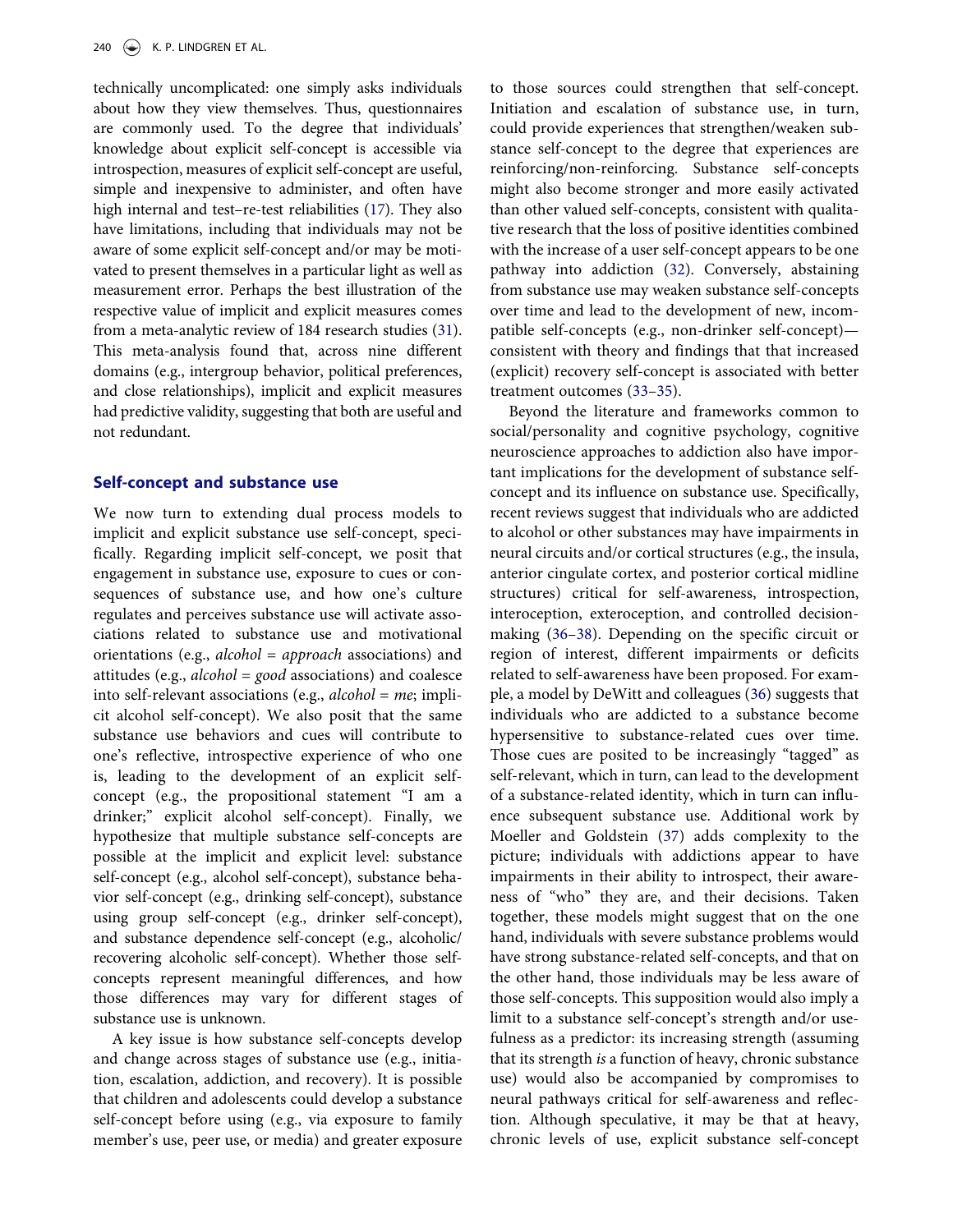(the assessment of which relies on awareness) may be less helpful/predictive than implicit substance selfconcept (the assessment of which does not rely on awareness). This reasoning would not only be consistent with research and models that focus on self-awareness deficits as a potential mechanism underlying addiction, but also with dual process models of substance use, which suggests that implicit cognitive processes generally become more dominant when substance use is habitual. Translational research that integrates social/ personality/cognitive psychology and cognitive neuroscience approaches will be critical for understanding the underlying neural substrates of substance selfconcept and how substance self-concept does (or does not) fit within current formulations of impaired selfawareness as potential mechanisms of addiction.

# Implicit and explicit measures of substance self-concept: Findings

We now turn to findings related to implicit and explicit measures of substance self-concept, focusing first on alcohol and then on tobacco.

#### Alcohol

We conducted a PsycINFO search (with no date limitations) pairing all possible combinations of the terms alcohol or drink\* with self-concept, self concept, self-schema, self schema, self association, or identity, and we found 26 published papers. We consider implicit and explicit alcohol self-concept in turn and summarize key findings therein.

First, researchers have assessed explicit alcohol selfconcept using brief questionnaires adapted from the smoking literature [\(9](#page-7-5)) that ask individuals to rate their agreement with three to five statements concerning the extent to which drinking plays a part in one's life and personality (e.g., Drinking is part of "who I am"). From a face validity standpoint, these items appear to map well onto the construct of explicit alcohol self-concept as conceptualized as a propositional statement about who one is with respect to drinking alcohol. These measures have good internal consistency and have been shown to predict unique variance in alcohol consumption, alcohol-related problems, and cravings with large effects sizes ([9,](#page-7-5)[39](#page-8-27)[,40](#page-8-28)). Explicit alcohol self-concept also predicts attitudes toward drinking ([41\)](#page-8-29), binge drinking ([42](#page-8-30)), is associated with greater difficultly in refusing a drink [\(43](#page-8-31)), and differentiates heavy drinking college students with severe alcohol use disorders (AUDs) from those with less severe AUDs ([44](#page-8-32)). Explicit measures of alcohol self-concept have been added to prominent theoretical models of drinking (e.g.,

the Theory of Planned Behavior) and have been found to improve them [\(45\)](#page-8-33). Recent studies have examined moderators of the relationship between explicit alcohol selfconcept and drinking outcomes and have demonstrated that explicit alcohol self-concept is a stronger predictor of drinking outcomes among younger individuals ([46\)](#page-8-34) as well as in individuals high in individualism [\(47\)](#page-9-0), high in levels of self-control ([48\)](#page-9-1), and low in motivation to reduce their drinking [\(49](#page-9-2)). Finally, explicit alcohol self-concept appears to mediate the positive relationship between drinking motives and alcohol consumption [\(49](#page-9-2)). To date, research is largely been cross-sectional. However, two studies have found that explicit alcohol self-concept predicts future drinking and problems even after controlling for current drinking ([39,](#page-8-27)[40\)](#page-8-28). Additional longitudinal and experimental studies will be important to determine whether there is a causal relationship between alcohol self-concept and drinking outcomes.

A few studies have evaluated alcohol self-concept with respect to misuse and recovery. For example, a cross-sectional study evaluated two explicit alcoholgroup self-concepts in a sample of recovering alcoholics ([34\)](#page-8-35). One four-item questionnaire asked individuals to rate their agreement with statements concerning the extent to which they identify with Alcoholics Anonymous and a second asked individuals to rate their agreement with statements about identifying as an addict (e.g., "Being an AA member/addict is a central part of who I am"). Having a recovering addict selfconcept versus a using addict self-concept was correlated with higher recovery self-efficacy and reduced rates of relapse. Similarly, a prospective study of new residents at a treatment community for substance problems found that increases in seeing oneself as part of that community (treatment community self-concept) predicted greater treatment retention among alcoholics [\(33](#page-8-22)).

Implicit alcohol self-concept has been evaluated using two variants of the IAT: the Alcohol Identity IAT ([50\)](#page-9-3) and the Drinker Identity [\(9](#page-7-5)). These IATs are similar, but not identical, in construction. The Drinker Identity IAT measures associations between words describing me (me, my, mine, and self) versus not me (they, them, theirs, other) and words describing drinker (drinker, drink, drunk, and partier) versus non-drinker (non-drinker, abstain, sober, and abstainer). The drinker/non-drinker categories and stimuli, thus, include a combination of words describing the substance, behavior, and substance group. The Alcohol Identity IAT uses the same words as stimuli for me and not me but uses the category label alcohol (instead of drinker) and images of alcohol and the category label water (instead of non-drinker) and images of water. Thus, the Alcohol Identity IAT specifically and exclusively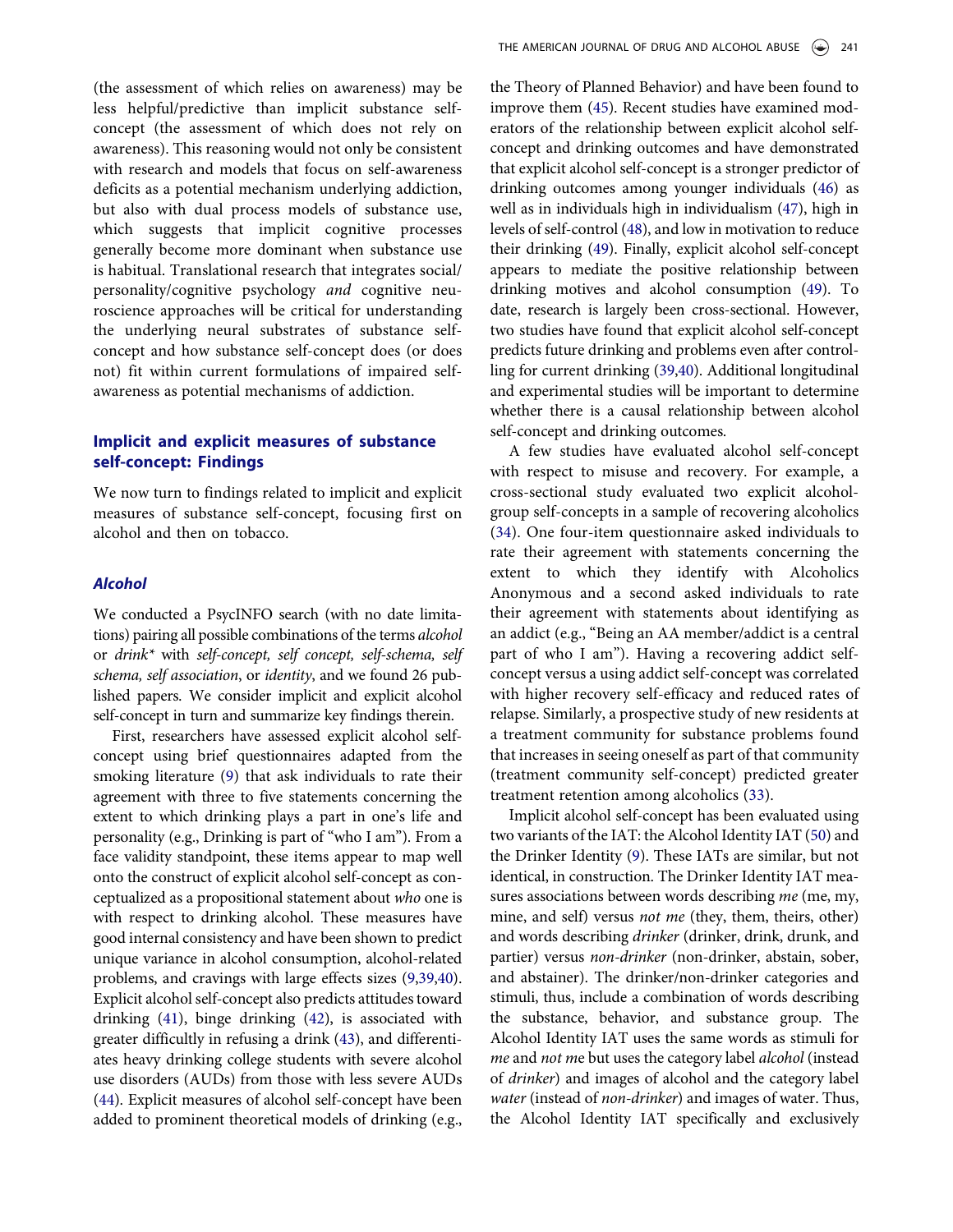evaluates the substance. These IATs have only been evaluated in separate studies; thus, it is unknown whether these differences are meaningful.

Both IATs have good psychometrics and predict unique variance in multiple alcohol-related outcomes among college student and adult samples, including self-report and lab-based alcohol consumption, problems, harm, cravings, and behavioral economic indices of alcohol demand ([9](#page-7-5)[,20,](#page-8-9)[41](#page-8-29)[,46,](#page-8-34)[50](#page-9-3)–[53\)](#page-9-4). The Drinker Identity IAT also predicted unique variance in drinking after controlling for explicit alcohol self-concept, other well-validated alcohol-related IATs [\(9](#page-7-5),[20](#page-8-9)[,39](#page-8-27)), and other well-validated cognitive factors (e.g., alcohol expectancies, drinking motives, and social norms) associated with drinking outcomes ([40\)](#page-8-28). The Drinker Identity IAT was also the most consistent and unique predictor of drinking outcomes when multiple alcohol-related IATs were evaluated simultaneously ([9](#page-7-5)[,20](#page-8-9)). Preliminary evidence suggests both alcohol self-concept IATs prospectively predict risky alcohol behaviors and consumption, and that they do so after controlling for current drinking ([39,](#page-8-27)[40](#page-8-28),[50\)](#page-9-3). Studies investigating moderation effects have found that implicit alcohol self-concept is a slightly stronger predictor of hazardous drinking for women, and may have small synergistic effects with explicit alcohol self-concept such that individuals who are low in both are especially unlikely to be drinkers ([46](#page-8-34)).

Most studies with these IATs have had younger and non-clinical samples, raising questions about whether the IATs will generalize to older and/or clinical samples. There is some indirect and direct evidence suggesting they will. First, the IAT psychometric literature [\(54](#page-9-5)–[56\)](#page-9-6) indicates that an IAT's category labels (e.g., me, not me, drinker, and non-drinker) are more influential on an IAT's score than the IAT's stimuli. Essentially, if stimulus items (drunk, partier) can easily be sorted into the higher order category (drinker), the higher order category will be more influential on the IAT score. Underlining this point, IATs have been created in which X's and O's were used as stimuli to represent categories (arts and math), and typical IAT effects (i.e., associating men with math and women with arts) were elicited [\(54\)](#page-9-5). This suggests that even if a stimulus item (e.g., partier) is less relevant to individuals who are older and/or have more severe alcohol problems, the overall IAT would still be a valid measure of implicit drinker self-concept. Second and more directly, recent studies with large samples (>10,000 individuals) that include a broad age range (18 to 80+) and the full range of scores on a measure of alcohol use disorder indicate that the drinking identity IAT is a robust predictor of risk of an alcohol use disorders [\(46](#page-8-34)[,53\)](#page-9-4). Thus, while additional work with older and clinical samples is needed, preliminary evidence suggests that findings may generalize.

## Tobacco (smoking)

We identified 60 published studies using the same "self" search terms combined with smok\*, tobacco, or nicotine. Most studies assessed explicit smoking self-concept to predict current smoking behaviors or future intentions to smoke. Commonly, a categorical approach was used: participants were asked if they identify as a smoker or a type of smoker such as "social smoker" [\(57](#page-9-7)–[59\)](#page-9-8). While high in face validity, many individuals who reported smoking within the previous 30 days did not identify themselves as smokers of any type ([60\)](#page-9-9). These individuals ("deniers"; ([57,](#page-9-7)[59](#page-9-8))) tend to smoke less frequently and report no failed quit attempts or addiction [\(59](#page-9-8)). The next most common approach to evaluating explicit smoking self-concept is to use brief questionnaires ([57,](#page-9-7)[61](#page-9-10),[62\)](#page-9-11). For example, the smoking self-concept scale asks individuals to indicate their agreement with five statements describing how much smoking plays a part in one's life and personality (e.g., Smoking is part of my personality; [\(63](#page-9-12))). This measure has good internal consistency, and stronger explicit smoking self-concept appears to predict smoking escalation [\(8](#page-7-6)). The predictive utility of explicit measures has been demonstrated across a range of populations, differentiating daily smokers from intermittent and experimental smokers among college students ([62\)](#page-9-11), predicting greater usage of electronic cigarettes [\(64](#page-9-13)), and predicting the degree of tobacco dependence among patients in treatment settings ([61\)](#page-9-10). Further, explicit measures have examined the development of smoking self-concepts which appear to be associated with increases in negative affect coping motives for smoking over time [\(65\)](#page-9-14).

Smoking self-concept has been evaluated in relation to quitting and relapse. For example, quit attempts were negatively correlated with smoking self-concept and positively correlated with quitting smoking self-concept (e.g., "[Quitting] smoking within the next three months fits with the kind of person I want to be" [\(66](#page-9-15), p. 538)). Smoking self-concept is also negatively correlated with prospective confidence in quitting at 1 and 6 months following assessment [\(61](#page-9-10)). For many smokers, smoking self-concept persists after quitting, but decreases over time, with less than a fifth reporting a residual smoker self-concept after two or more years of abstinence ([11\)](#page-8-0). To this end, self-reported identification as a non-smoker is positively correlated with intentions to quit ([67](#page-9-16)), and continued abstinence among ex-smokers [\(68](#page-9-17)). The development of a recovery self-concept may also be protective for smokers attempting to quit. Greater preference for an "ex-smoker" as opposed to a "smoker" self-concept predicted lower relapse rates over a twoyear period among ex-smokers who had been smoke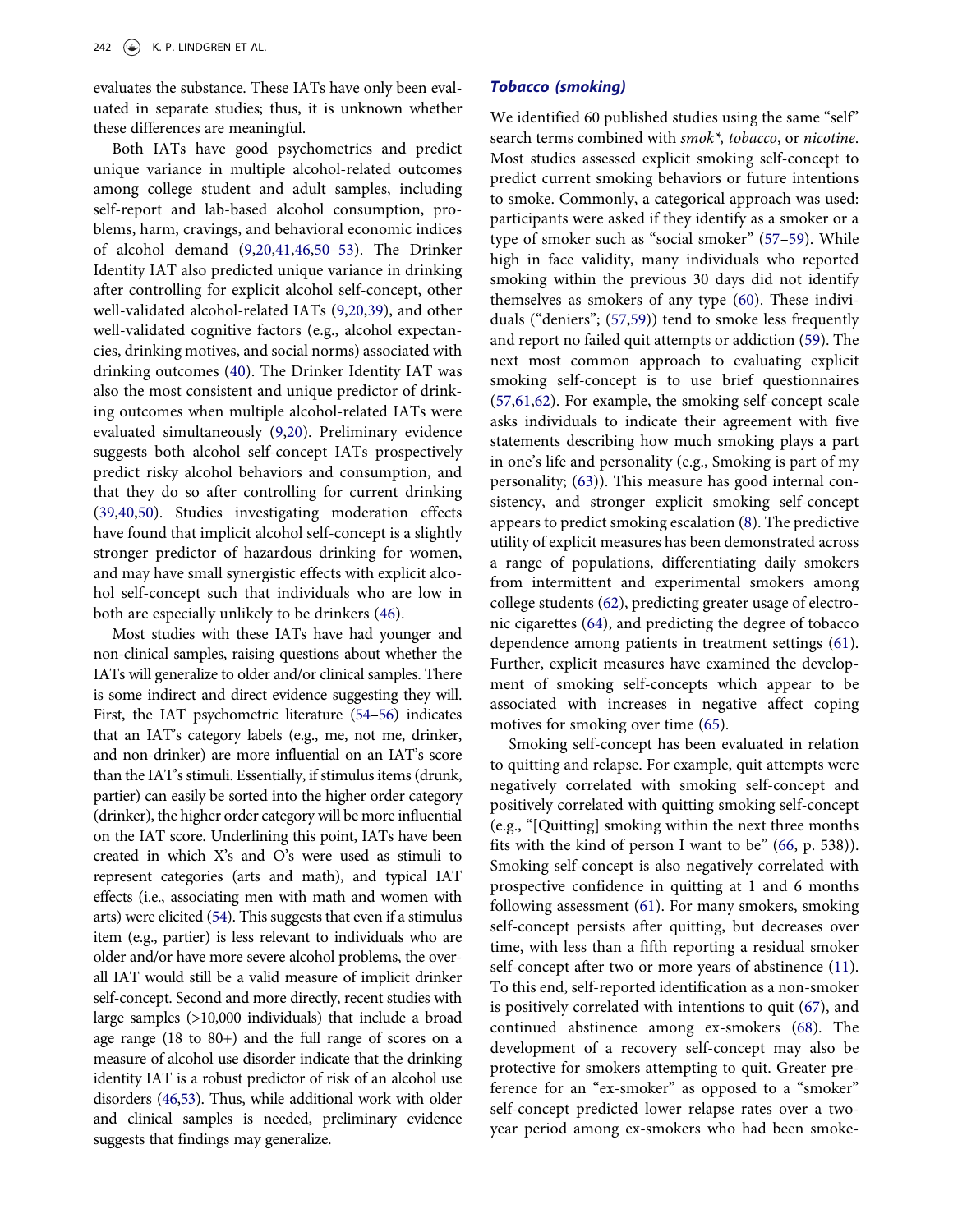free at the time of self-concept assessment [\(34](#page-8-35)). Thus, explicit smoking self-concept predicts important smoking-related behaviors for current and former smokers.

Implicit smoking self-concept research is scant. Two published studies have evaluated implicit smoking selfconcept using the IAT. Swanson and colleagues [\(69](#page-9-18)) developed an IAT evaluating self words (me, mine, self) and other words (they, them, other) and smoking words (smoke, cigarette, smokers) and stealing words (steal, robbery, thief). The stealing category was selected as a contrast to smoking because it is a negative behavior: most smokers and non-smokers view smoking as negative (on both implicit and explicit measures), and the researchers wanted to match smoking with another negatively valenced category. An alternative version was also developed by the same research team; it used pictures of household scenes but varied whether or not smoking cues were present [\(69](#page-9-18)). Both IATs were positively correlated with self-reported smoking behavior and self-reported preference for smoking. Further, there were significant differences in smoking self-concept IAT scores among smokers and non-smokers, with smokers having stronger  $self = smoking$  associations than non-smokers. A second study investigated whether context (i.e., movie clips with smoking or non-smoking actors) affected implicit smoking self-concept [\(70](#page-9-19)). Stronger implicit smoking self-concept was found among those participants who identified with the smoking actor, regardless of whether they actually smoked [\(70\)](#page-9-19). That finding suggests that watching another person smoking could activate one's implicit smoking self-concept and that the IAT may be sensitive to that activation.

### Summary and integration

Several important themes emerge from the alcohol and tobacco self-concept literatures. There is substantial cross-sectional evidence that both explicit and implicit substance self-concepts are positively associated with substance use behaviors. There is preliminary evidence that substance self-concept predicts prospective substance use, and that changes in substance self-concept are associated with treatment outcomes. Third, there is substantial evidence that implicit and explicit alcohol selfconcept predicts unique variance in drinking behaviors. We would expect similar findings in the tobacco domain, but this question has yet to be investigated. Fourth, implicit alcohol self-concept is a more robust predictor of outcomes relative to other, well-validated implicit alcohol-related associations; we would predict similar (but know of no published) findings for smoking. Finally, moderation studies—largely in the alcohol literature and largely focusing on explicit self-concept—are

beginning to identify subsets of individuals for whom substance self-concept is a particularly robust predictor of substance use outcomes, with low motivation to change, self-control, and individualism emerging as significant moderators.

### Recommendations

We now turn to recommendations for future research.

# Assess substance self-concept in substance use research

An overarching recommendation is for substance selfconcept to be routinely assessed in substance use research and evaluated as a candidate mechanism for substance use initiation, escalation, maintenance, and relapse. The extant literature demonstrates the promise of substance self-concepts as predictors of important substance use behaviors substances across the stages of use and misuse. However, it is critical to deepen our understanding of alcohol and tobacco self-concept via research with clinical and child/adolescent samples and to broaden our understanding of substance self-concept by extending its assessment to other substances (e.g., marijuana, opioids, and stimulants). Additionally, there are critical, unanswered questions with respect to the exact role substance self-concept plays in use and misuse, which are important to address. For example, during early stages, substance self-concept may function largely as a marker of an individual's use and level of risk whereas during later stages, its role may expand to become an additional driver of use.

# Expand the use of implicit measures of substance self-concept

We particularly recommend expanded use of implicit measures of substance self-concept. Theory suggests and findings demonstrate that they account for unique variance in substance use outcomes. Further, implicit measures are less subject to self-presentation and social desirability concerns, and expanding their use may be particularly helpful because of the stigma surrounding substance use, misuse, and treatment. Additionally, findings and models from cognitive neurosciences regarding impairments in neural circuits and regions related to self-awareness and introspection among individuals with addictions suggest that implicit measures could be particularly valuable among heavier users and clinical samples.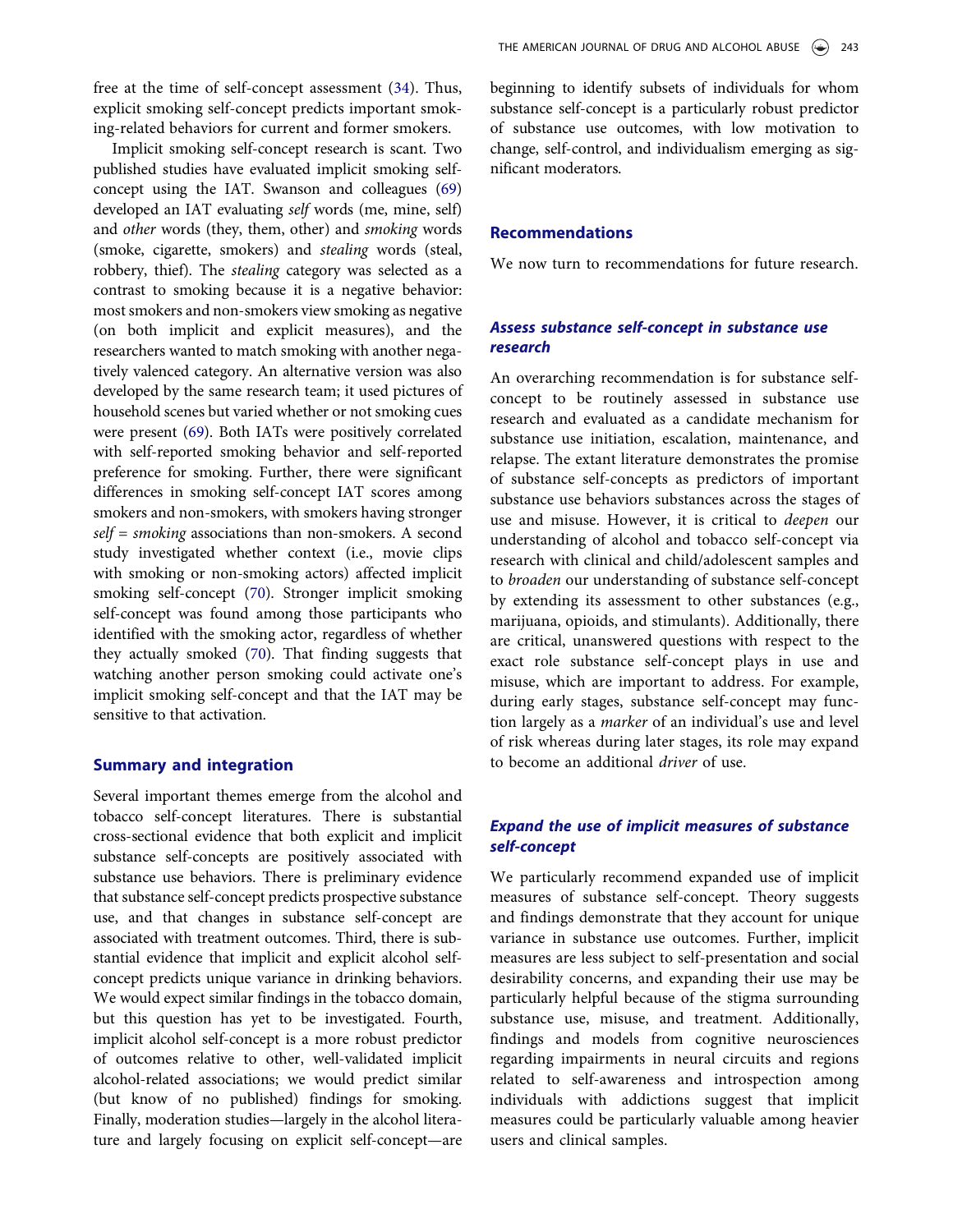# Identify moderators of substance self-concept

We recommend investigating potential moderators of substance self-concept. For example, an individual will encounter situational or emotional cues (e.g., stress, other people, and particular street corners) that are likely to increase or decrease the activation of substance selfconcepts and ultimately, substance use. Gaining an understanding of this interplay would provide important information on the boundary conditions of substance self-concept as a predictor. In addition, translational research that investigates how changes or impairments in neural circuits or regions critical for self-relevant processes might moderate the influence of substance self-concept would be useful for advancing theory and intervention.

# Consider substance self-concept as potential prevention and treatment targets

Substance self-concept should be investigated as a specific target for prevention and intervention efforts. One possible strategy would be to help individuals develop more adaptive identities. This might include the development of a recovery identity, which has been found to be associated with improved treatment outcomes ([33](#page-8-22)–[35\)](#page-8-23); the development of a lower risk identity (e.g., a moderate drinker); and/or the development of another, valued aspects of an individual's identity (e.g., family identity and professional identity). Motivational interviewing (MI) [\(71](#page-9-20)) may be ideally suited to changing individual substance self-concept because it includes an exploration of substance use's fit with an individual's overall values and goals. Further, positive treatment outcomes in MI have been linked to changes in self-referential processes ([72](#page-9-21)), and it is possible that could extend to self-concept. Cognitive bias modification (CBM) techniques, which typically adapt an implicit measure (e.g., an IAT) such that participants over-practice the adaptive bias (for example, pairing me and non-drinker stimuli), might also offer a means to target substance self-concept. A recent study made an attempt ([73\)](#page-9-22), but both experiments in the study yielded null results, suggesting that much remains to be learned with respect to feasibility of this approach. Finally, mindfulness techniques, which are thought to target self-relevant processes more broadly ([36](#page-8-24)), might also offer a means to reduce the activation, and ultimately, strength of substance self-concept.

## Conclusion

Substance self-concept is underemphasized in research, which is surprising given psychology's long tradition of studying the self. Although substance domains vary with respect to the amount and type of attention paid to self-concept, there is converging evidence that it is a unique predictor of drinking and smoking outcomes at different stages of the lifespan and addiction. We propose that substance use research will be enhanced by increased attention to substance self-concept by using both implicit and explicit measures, investigating how substance self-concept develops, and evaluating it as a potential prevention and intervention target.

## Declarations of interest

NIAAA had no role in the design, collection, analysis or interpretation of the data, writing the manuscript, or the decision to submit the paper for publication. The authors report no conflicts of interest.

#### Funding

Manuscript preparation was supported by NIAAA grants R00 017669, R01 021763, R01 AA024732 (PI: Lindgren) and T32 007455 (PI: Larimer).

#### References

- <span id="page-7-0"></span>1. Marlatt GA, Gordon JR. Relapse prevention: maintenance strategies in addictive behavior change. New York, NY: Guilford Press; 1985.
- 2. Sayette MA. Cognitive theory and research. In: Leonard KE, Blane HT, eds. Psychological theories of drinking and alcoholism. 2nd ed. New York, NY: Guilford Press; 1999. 247–291.
- <span id="page-7-1"></span>3. Wiers RW, Stacy AW. Handbook of implicit cognition and addiction. Thousand Oaks, CA: Sage; 2006.
- <span id="page-7-2"></span>4. James W. The principles of psychology, vol 1. New York, NY: Henry Holt & Co.; 1890 (Reprinted in 1950).
- 5. Greenwald AG, Banaji MR. Implicit social cognition: attitudes, self-esteem, and stereotypes. Psychol Rev 1995;102:4–27.
- <span id="page-7-3"></span>6. Greenwald A, Pratkanis A. The self. In: Wyer RS, Srull TK, eds. Handbook of social cognition. Hillsdale, NJ: Erlbaum; 1984. 129–178.
- <span id="page-7-4"></span>7. Chassin L, Corty E, Presson CC, Olshavsky RW, Bensenberg M, Sherman SJ. Predicting adolescents' intentions to smoke cigarettes. J Health Soc Behav 1981;22:445–455.
- <span id="page-7-6"></span>8. Hertel AW, Mermelstein RJ. Smoker identity and smoking escalation among adolescents. Health Psychol 2012;31:467–475.
- <span id="page-7-5"></span>9. Lindgren KP, Neighbors C, Teachman BA, Wiers RW, Westgate E, Greenwald AG. I drink therefore I am: validating alcohol-related implicit association tests. Psychol Addict Behav 2013;27:1–13.
- 10. Shadel WG, Tharp-Taylor S, Fryer CS. Exposure to cigarette advertising and adolescents' intentions to smoke: the moderating role of the developing selfconcept. J Pediatr Psychol 2008 Aug;33:751–760.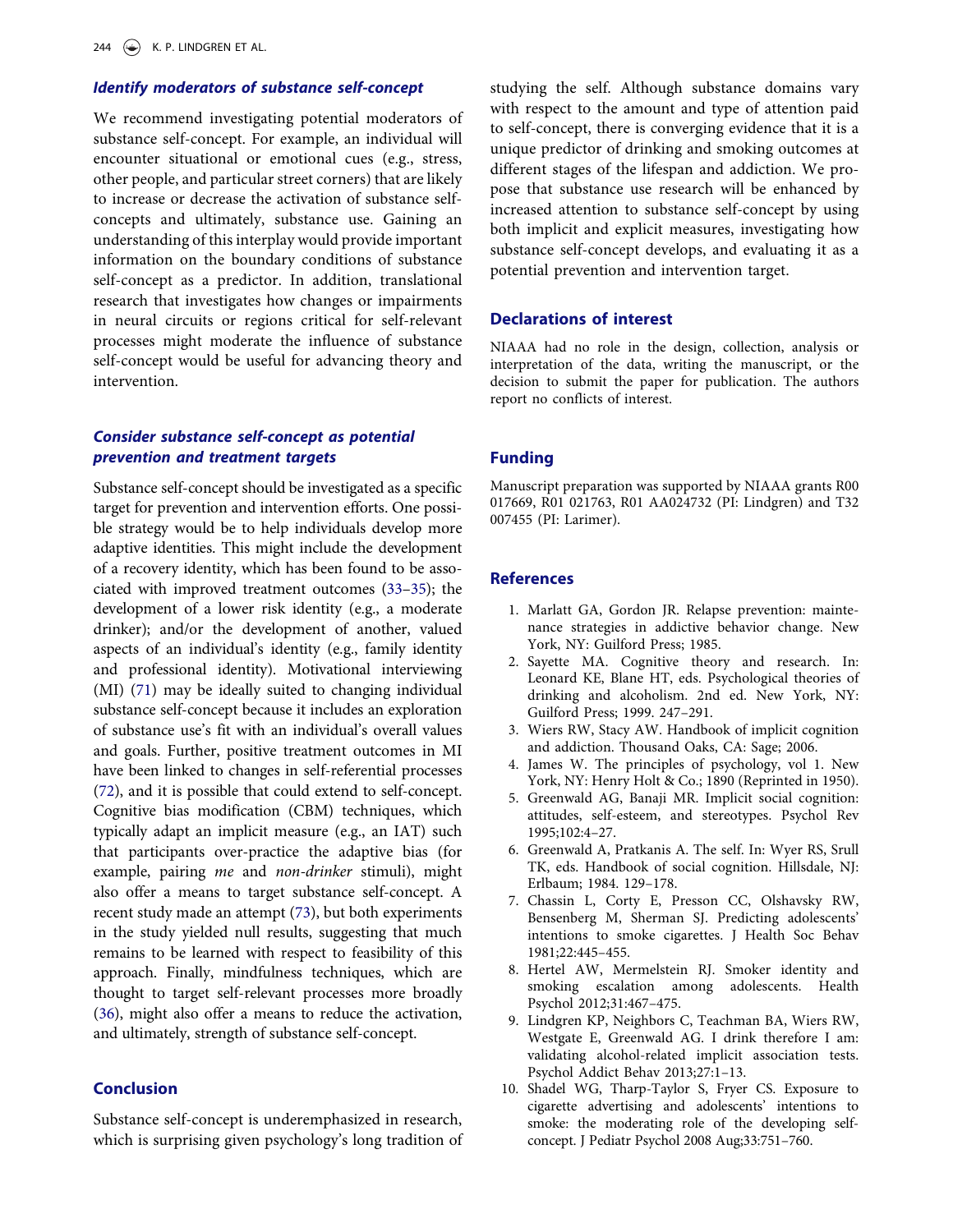- <span id="page-8-0"></span>11. Vangeli E, Stapleton J, West R. Smoking intentions and mood preceding lapse after completion of treatment to aid smoking cessation. Patient Educ Couns 2010;81:267–271.
- <span id="page-8-1"></span>12. Leary MR, Tangney JP. The self as an organizing construct in the behavioral and social sciences. In: Leary MR, Tangney JP, eds. Handbook of self and identity. New York, NY: Guilford Press; 2003. 3–14.
- <span id="page-8-2"></span>13. Morf CC, Mischel W. The self as a psycho-social dynamic processing system. Handbook Self Identity 2011:19.
- <span id="page-8-3"></span>14. Strack F, Deutsch R. Reflective and impulsive determinants of social behavior. Pers Soc Psychol Rev 2004;8:220–247.
- <span id="page-8-4"></span>15. Wiers RW, Bartholow BD, van den Wildenberg E, Thush C, Engels RC, Sher KJ, et al. Automatic and controlled processes and the development of addictive behaviors in adolescents: a review and a model. Pharmacol Biochem Behav 2007;86:263–283.
- <span id="page-8-5"></span>16. Back MD, Schmukle SC, Egloff B. Predicting actual behavior from the explicit and implicit self-concept of personality. J Pers Soc Psychol 2009;97:533–548.
- <span id="page-8-6"></span>17. Asendorpf JB, Banse R, Mücke D. Double dissociation between implicit and explicit personality self-concept: the case of shy behavior. J Pers Soc Psychol 2002;83:380–393.
- <span id="page-8-7"></span>18. Greenwald AG, Banaji MR, Rudman LA, Farnham SD, Nosek BA, Mellott DS. A unified theory of implicit attitudes, stereotypes, self-esteem, and self-concept. Psychol Rev 2002;109:3–25.
- <span id="page-8-8"></span>19. Greenwald AG, Farnham SD. Using the implicit association test to measure self-esteem and self-concept. J Pers Soc Psychol 2000;79:1022–1038.
- <span id="page-8-9"></span>20. Lindgren KP, Foster DW, Westgate EC, Neighbors C. Implicit drinking identity: drinker me associations predict college student drinking consistently. Addict Behav 2013;38:2163–2166.
- <span id="page-8-10"></span>21. Smith ER. Mental representation and memory. In: Gilbert D, Fiske S, Lindzey G, eds. Handbook of social psychology. Vol. 1. 4th ed. New York, NY: McGraw-Hill; 1998. 391–445.
- <span id="page-8-11"></span>22. Rudman LA. Sources of implicit attitudes. Curr Direct Psychol Sci 2004;13:79–82.
- <span id="page-8-12"></span>23. Bem DJ. Self-perception theory. Adv Exp Soc Psychol 1972;6:1–62.
- <span id="page-8-13"></span>24. Baumeister RF. Self and identity: an introduction. In: Tesser A, ed. Advanced social psychology. New York, NY: McGraw-Hill; 1995. 51–97.
- <span id="page-8-14"></span>25. Nosek BA, Hawkins CB, Frazier RS. Implicit social cognition: from measures to mechanisms. Trends Cogn Sci (Regul Ed) 2011;15:152–159.
- <span id="page-8-15"></span>26. Nisbett RE, Wilson TD. Telling more than we can know: verbal reports on mental processes. Psychol Rev 1977;84:231–259.
- <span id="page-8-16"></span>27. Greenwald AG, McGhee DE, Schwartz JL. Measuring individual differences in implicit cognition: the implicit association test. J Pers Soc Psychol 1998;74:1464–1480.
- <span id="page-8-17"></span>28. Cvencek D, Greenwald AG, Brown AS, Gray NS, Snowden RJ. Faking of the implicit association test is statistically detectable and partly correctable. Basic Appl Social Psychol 2010;32:302–314.
- <span id="page-8-18"></span>29. Kim D. Voluntary controllability of the implicit association test (IAT). Soc Psychol Q 2003;66:83–96.
- <span id="page-8-19"></span>30. De Houwer J, Teige-Mocigemba S, Spruyt A, Moors A. Implicit measures: a normative analysis and review. Psychol Bull 2009;135:347–368.
- <span id="page-8-20"></span>31. Greenwald AG, Poehlman TA, Uhlmann EL, Banaji MR. Understanding and using the Implicit Association Test: III. Meta-analysis of predictive validity. J Pers Soc Psychol 2009;97:17–41.
- <span id="page-8-21"></span>32. Dingle GA, Cruwys T, Frings D. Social identities as pathways into and out of addiction. Front Psychol 2015;6.
- <span id="page-8-22"></span>33. Beckwith M, Best D, Dingle G, Perryman C, Lubman D. Predictors of flexibility in social identity among people entering a therapeutic community for substance abuse. Alcohol Treat Quart 2015;33:93–104.
- <span id="page-8-35"></span>34. Buckingham SA, Frings D, Albery IP. Group membership and social identity in addiction recovery. Psychol Addict Behav 2013;27:1132–1140.
- <span id="page-8-23"></span>35. Frings D, Albery IP. The Social identity model of cessation maintenance: formulation and initial evidence. Addict Behav 2015;44:35–42.
- <span id="page-8-24"></span>36. DeWitt SJ, Ketcherside A, McQueeny TM, Dunlop JP, Filbey FM. The hyper-sentient addict: an exteroception model of addiction. Am J Drug Alcohol Abuse 2015;41:374–381.
- <span id="page-8-26"></span>37. Moeller SJ, Goldstein RZ. Impaired self-awareness in human addiction: deficient attribution of personal relevance. Trends Cogn Sci (Regul Ed) 2014;18 (12):635–641.
- <span id="page-8-25"></span>38. Goldstein RZ, Bechara A, Garavan H, Childress AR, Paulus MP, Volkow ND. The neurocircuitry of impaired insight in drug addiction. Trends Cogn Sci (Regul Ed) 2009;13:372–380.
- <span id="page-8-27"></span>39. Lindgren KP, Neighbors C, Teachman BA, Baldwin SA, Norris J, Kaysen D, et al. Implicit alcohol associations, especially drinking identity, predict drinking over time. Health Psychol 2016;35:908–918.
- <span id="page-8-28"></span>40. Lindgren KP, Ramirez JJ, Olin CC, Neighbors C. Not the same old thing: establishing the unique contribution of drinking identity as a predictor of alcohol consumption and problems over time. Psychol Addict Behav 2016;30:659–671.
- <span id="page-8-29"></span>41. Frings D, Melichar L, Albery IP. Implicit and explicit drinker identities interactively predict in-the-moment alcohol placebo consumption. Addict Behav Rep 2016;3:86–91.
- <span id="page-8-30"></span>42. McClure AC, Stoolmiller M, Tanski SE, Engels RC, Sargent JD. Alcohol marketing receptivity, marketingspecific cognitions, and underage binge drinking. Alcohol: Clin Exp Res 2013;37(s1):E404–E413.
- <span id="page-8-31"></span>43. Foster DW, Yeung N, Neighbors C. I think I can't: drink refusal self-efficacy as a mediator of the relationship between self-reported drinking identity and alcohol use. Addict Behav 2014;39:461–468.
- <span id="page-8-32"></span>44. Rinker DV, Neighbors C. Latent class analysis of DSM-5 alcohol use disorder criteria among heavy-drinking college students. J Subst Abuse Treat 2015;57:81–88.
- <span id="page-8-33"></span>45. Conner M, Warren R, Close S, Sparks P. Alcohol consumption and the theory of planned behavior: an examination of the cognitive mediation of past behavior. J Appl Soc Psychol 1999.
- <span id="page-8-34"></span>46. Lindgren KP, Gasser ML, Werntz A, Namaky N, Baldwin SA, Teachman BA. Moderators of implicit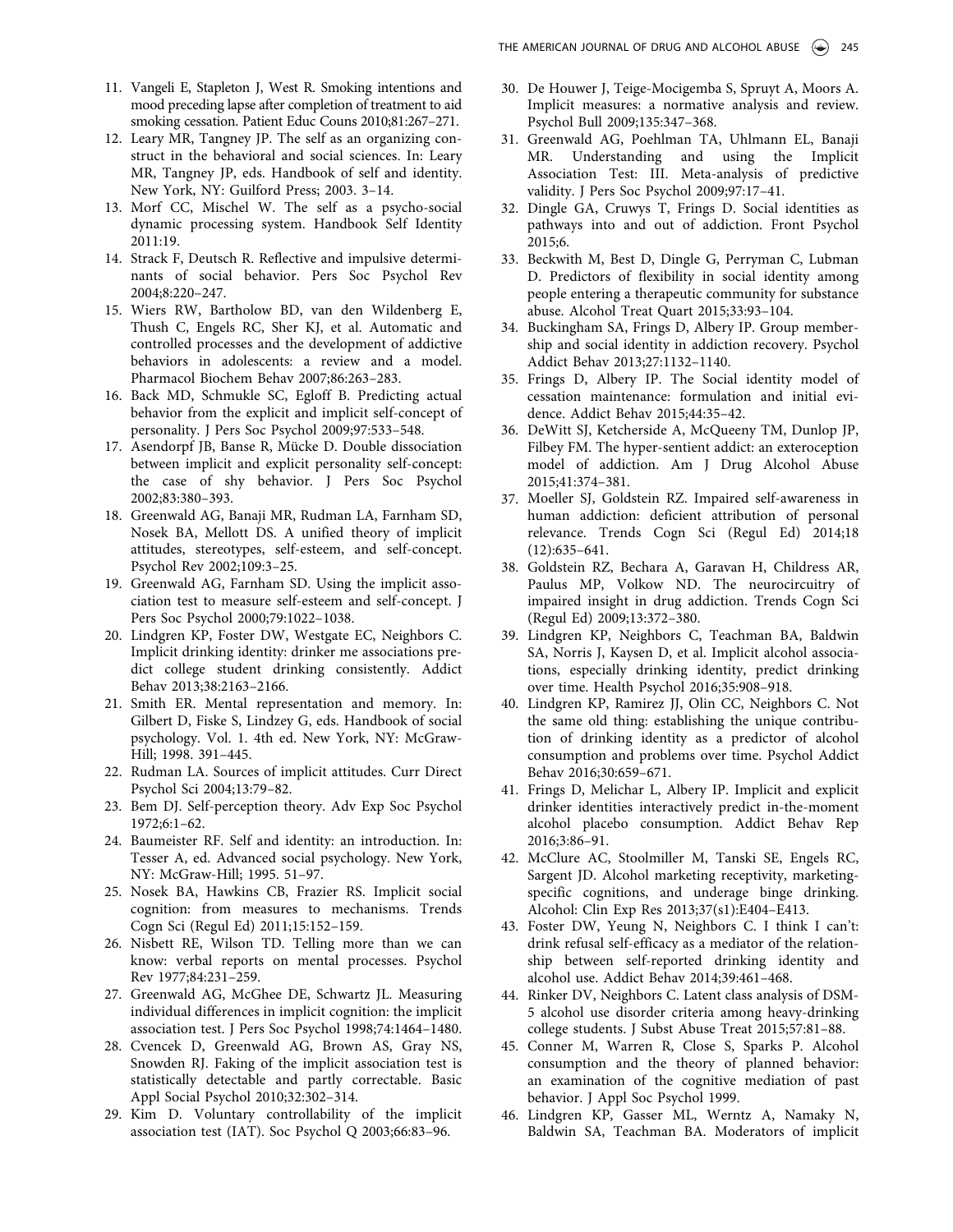and explicit drinking identity in a large US adult sample. Addict Behav 2016;60:177–183.

- <span id="page-9-0"></span>47. Foster DW, Yeung N, Quist MC. The influence of individualism and drinking identity on alcohol problems. Int J Ment Health Addict 2014;12:747–758.
- <span id="page-9-1"></span>48. Foster DW, Young CM, Bärnighausen TW. Self-control as a moderator of the relationship between drinking identity and alcohol use. Subst Use Misuse 2014;49:1340–1348.
- <span id="page-9-2"></span>49. Foster DW, Young CM, Bryan J, Steers MN, Yeung NC, Prokhorov AV. Interactions among drinking identity, gender and decisional balance in predicting alcohol use and problems among college students. Drug Alcohol Depend 2014;143:198–205.
- <span id="page-9-3"></span>50. Gray HM, LaPlante DA, Bannon BL, Ambady N, Shaffer HJ. Development and validation of the alcohol identity implicit associations test (AI-IAT). Addict Behav 2011;36:919–926.
- 51. Caudwell KM, Hagger MS. Pre-drinking and alcoholrelated harm in undergraduates: the influence of explicit motives and implicit alcohol identity. J Behav Med 2014;37:1252–1262.
- 52. Ramirez JJ, Dennhardt AA, Baldwin SA, Murphy JG, Lindgren KP. Alcohol-approach inclinations and drinking identity as predictors of behavioral economic demand for alcohol. Exp Clin Psychopharmacol 2016 Jul 4.
- <span id="page-9-4"></span>53. Werntz AJ, Steinman SA, Glenn JJ, Nock MK, Teachman BA. Characterizing implicit mental health associations across clinical domains. J Behav Ther Exp Psychiatry 2016;52:17–28.
- <span id="page-9-5"></span>54. Nosek BA, Greenwald AG, Banaji MR. The implicit association test at age 7: a methodological and conceptual review. Autom Process Soc Think Behav 2007:265–292.
- 55. Fazio RH, Olson MA. Implicit measures in social cognition research: their meaning and use. Annu Rev Psychol 2003;54:297–327.
- <span id="page-9-6"></span>56. De Houwer J. A structural and process analysis of the Implicit Association Test. J Exp Soc Psychol 2001;37:443–451.
- <span id="page-9-7"></span>57. Berg CJ, Lust KA, Sanem JR, Kirch MA, Rudie M, Ehlinger E, et al. Smoker self-identification versus recent smoking among college students. Am J Prev Med 2009;36:333–336.
- 58. Berg CJ, Nehl E, Sterling K, Buchanan T, Narula S, Sutfin E, et al. The development and validation of a scale assessing individual schemas used in classifying a smoker: implications for research and practice. Nicotine Tob Res 2011 Dec;13(12):1257–1265.
- <span id="page-9-8"></span>59. Levinson AH, Campo S, Gascoigne J, Jolly O, Zakharyan A, Tran ZV. Smoking, but not smokers: identity among college students who smoke cigarettes. Nicotine Tob Res 2007 Aug;9:845–852.
- <span id="page-9-9"></span>60. Ridner SL, Walker KL, Hart JL, Myers JA. Smoking identities and behavior: evidence of discrepancies, issues for measurement and intervention. West J Nurs Res 2010 Jun;32:434–446.
- <span id="page-9-10"></span>61. Dupont P, Tack V, Blecha L, Reynaud M, Benyamina A, Amirouche A, et al. Smoker's identity scale:

measuring identity in tobacco dependence and its relationship with confidence in quitting. Am J Addict 2015;24:607–612.

- <span id="page-9-11"></span>62. Tracy JJ, Lombardo TW, Bentley JP. A smoker identity measure for experimental, intermittent, and daily college student smokers. Am J Health Promotion 2012;27:55–62.
- <span id="page-9-12"></span>63. Shadel WG, Mermelstein R. Individual differences in self-concept among smokers attempting to quit: validation and predictive utility of measures of the smoker self-concept and abstainer self-concept. Ann Behav Med 1996;18:151–156.
- <span id="page-9-13"></span>64. Nelson VA, Goniewicz ML, Beard E, Brown J, Sheals K, West R, et al. Comparison of the characteristics of long-term users of electronic cigarettes versus nicotine replacement therapy: a cross-sectional survey of English ex-smokers and current smokers. Drug Alcohol Depend 2015;153:300–305.
- <span id="page-9-14"></span>65. Hertel AW, Mermelstein RJ. Smoker identity development among adolescents who smoke. Psychol Addict Behav 2016;30:475–483.
- <span id="page-9-15"></span>66. van den Putte B, Yzer M, Willemsen MC, de Bruijn G. The effects of smoking self-identity and quitting selfidentity on attempts to quit smoking. Health Psychol 2009;28:535–544.
- <span id="page-9-16"></span>67. Meijer E, Gebhardt WA, Dijkstra A, Willemsen MC, Van Laar C. Quitting smoking: the importance of nonsmoker identity in predicting smoking behaviour and responses to a smoking ban. Psychol Health 2015;30 (12):1387–1409.
- <span id="page-9-17"></span>68. Tombor I, Shahab L, Brown J, Notley C, West R. Does non-smoker identity following quitting predict longterm abstinence? Evidence from a population survey in England. Addict Behav 2015;45:99–103.
- <span id="page-9-18"></span>69. Swanson JE, Swanson E, Greenwald AG. Using the implicit association test to investigate attitude-behaviour consistency for stigmatised behaviour. Cognit Emot 2001;15:207–230.
- <span id="page-9-19"></span>70. Dal Cin S, Gibson B, Zanna MP, Shumate R, Fong GT. Smoking in movies, implicit associations of smoking with the self, and intentions to smoke. Psychol Sci 2007 Jul;18:559–563.
- <span id="page-9-20"></span>71. Miller WR, Rollnick S. Motivational interviewing: helping people change. New York, NY: Guilford press; 2012.
- <span id="page-9-21"></span>72. Feldstein Ewing SW, Filbey FM, Hendershot CS, McEachern AD, Hutchison KE. Proposed model of the neurobiological mechanisms underlying psychosocial alcohol interventions: the example of motivational interviewing. J Stud Alcohol Drugs 2011 Nov;72:903–916.
- <span id="page-9-22"></span>73. Lindgren KP, Wiers RW, Teachman BA, Gasser ML, Westgate EC, Cousijn J, et al. Attempted training of alcohol approach and drinking identity associations in US undergraduate drinkers: null results from two studies. PLoS One 2015;10:e0134642.